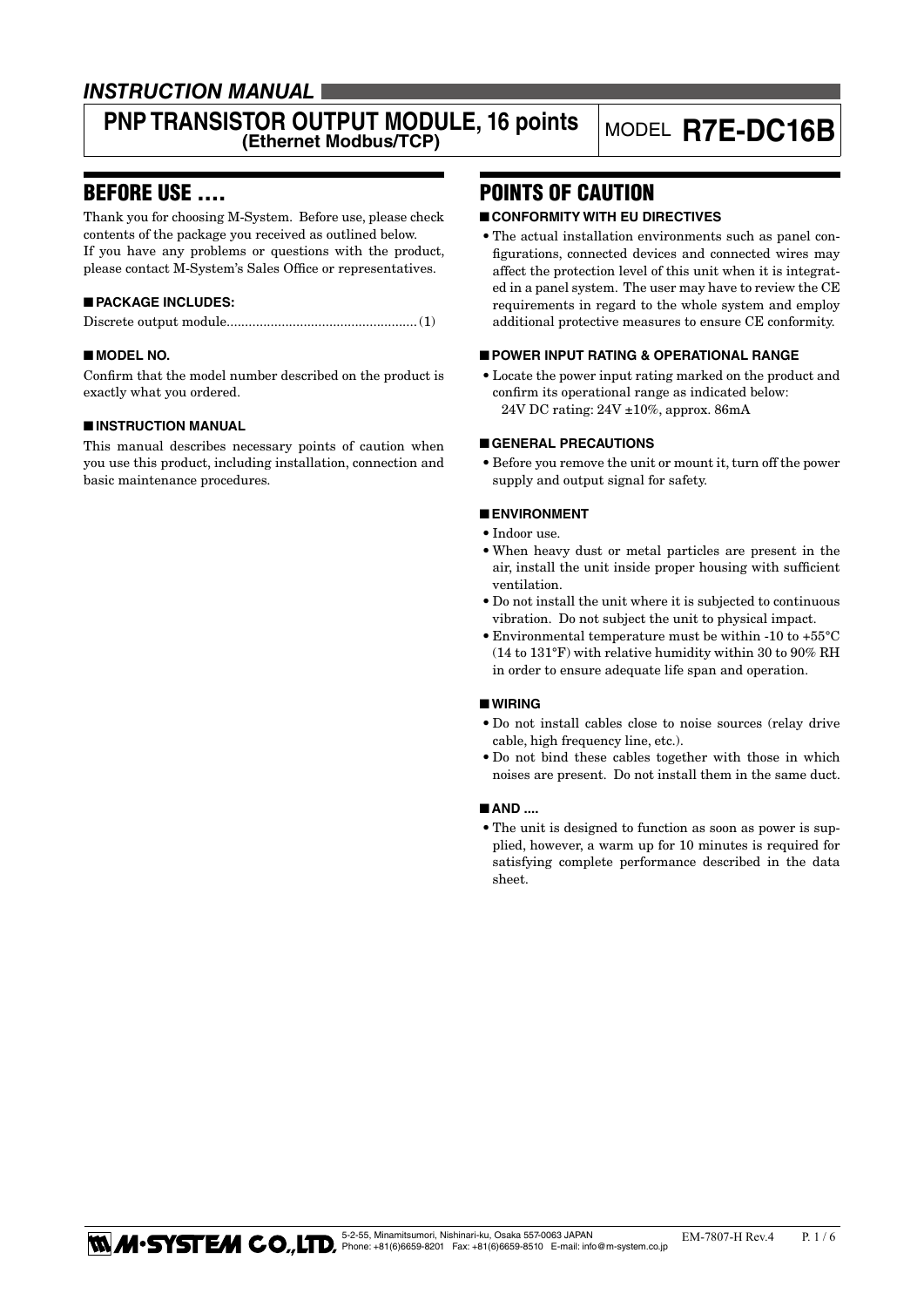### COMPONENT IDENTIFICATION

■ SIDE VIEW ■ FRONT VIEW





#### ■ **STATUS INDICATOR LED**

| ID         | <b>COLOR</b> | <b>FUNCTION</b>                                        |  |  |  |  |  |
|------------|--------------|--------------------------------------------------------|--|--|--|--|--|
| <b>PWR</b> | Green        | Turns on when the internal 5V is<br>supplied normally. |  |  |  |  |  |
|            |              |                                                        |  |  |  |  |  |
| <b>RUN</b> | Green        | Turns on in normal communications<br>conditions.       |  |  |  |  |  |
| LINK       | Green        | Turns on in LINK status.                               |  |  |  |  |  |
| LINK100    | Green        | Turns on when connected in<br>100 Mbps. $*1$           |  |  |  |  |  |
| COL        | Green        | Blinks in case of collisions.                          |  |  |  |  |  |
|            |              |                                                        |  |  |  |  |  |

\*1. Used only in 100BASE link. Dark in 10BASE link.

#### ■ **EXTENSION MODULE**

Combination with all the extension modules is available.

#### ■ **OPERATING MODE**

(\*) Factory setting

#### **•  EXTENSION (SW1-1, 1-2)**

| SW1-1 | SW1-2 | <b>EXTENSION</b>                |
|-------|-------|---------------------------------|
| OFF   | OFF   | No extension $(*)$              |
| OΝ    | OFF   | Discrete input, 8 or 16 points  |
| OFF   | OΝ    | Discrete output, 8 or 16 points |

#### **• OUTPUT AT THE LOSS OF COMMUNICATION (SW1-4)**

| SW <sub>1-4</sub> | OUTPUT AT THE LOSS OF COMMUNICATION                                |
|-------------------|--------------------------------------------------------------------|
| OFF               | Reset the output (turned off)                                      |
| ON                | Hold the output (*)<br>(maintains the last data received normally) |

Caution ! - SW1-3, 1-5, 1-6, 1-7, 1-8 are unused. Be sure to turn off unused ones.

#### ■ **DISCRETE OUTPUT STATUS INDICATOR LED**

Discrete output modules have LED indicators showing output signal status.

Contact ON: LED ON Contact OFF: LED OFF

#### ■ **POWER SUPPLY TERMINAL ASSIGNMENT**

|                        | 5 |           | 6      |    |    |  |  |
|------------------------|---|-----------|--------|----|----|--|--|
| <b>NC</b><br><b>NC</b> |   |           | $+24V$ |    | 0V |  |  |
|                        |   | 2         |        | 3  |    |  |  |
| <b>NC</b>              |   | <b>NC</b> |        | FG |    |  |  |

| NO. |        | <b>FUNCTION, NOTES</b> |
|-----|--------|------------------------|
|     | NC     |                        |
|     | NC     |                        |
| З   | FG     | FG                     |
|     | NC     |                        |
| 5   | NC     |                        |
| հ   | $+24V$ | Power input (24V DC)   |
|     |        | Power input $(0V)$     |

#### ■ **OUTPUT TERMINAL ASSIGNMENT**

|    | 10 |                          | 10 |     | 13 |    | 5  |    | 16        |  | 18 |  |
|----|----|--------------------------|----|-----|----|----|----|----|-----------|--|----|--|
|    |    | $\overline{\phantom{a}}$ | V2 | . ت | Y5 |    |    | Υ9 | <b>VR</b> |  |    |  |
|    |    |                          |    |     |    |    |    |    |           |  |    |  |
| 0V |    |                          |    | Y4  |    | Y6 | Y8 |    | ın        |  |    |  |

| NO.            | ID       | <b>FUNCTION</b> | NO. | ID     | <b>FUNCTION</b> |
|----------------|----------|-----------------|-----|--------|-----------------|
| 1              | 0V       | 0V              | 10  | $+24V$ | 24V DC (common) |
| $\overline{2}$ | Y0       | Output 0        | 11  | Y1     | Output 1        |
| 3              | $\rm Y2$ | Output 2        | 12  | Y3     | Output 3        |
| 4              | Y4       | Output 4        | 13  | Y5     | Output 5        |
| 5              | Y6       | Output 6        | 14  | Y7     | Output 7        |
| 6              | Y8       | Output 8        | 15  | Y9     | Output 9        |
| 7              | YA       | Output 10       | 16  | YB     | Output 11       |
| 8              | YC       | Output 12       | 17  | YD     | Output 13       |
| 9              | YE       | Output 14       | 18  | YF     | Output 15       |

#### ■ **PC CONFIGURATOR**

Ethernet setting is available by using PC configurator software. Refer to the users manual for the R7CON for detailed operation of the software program.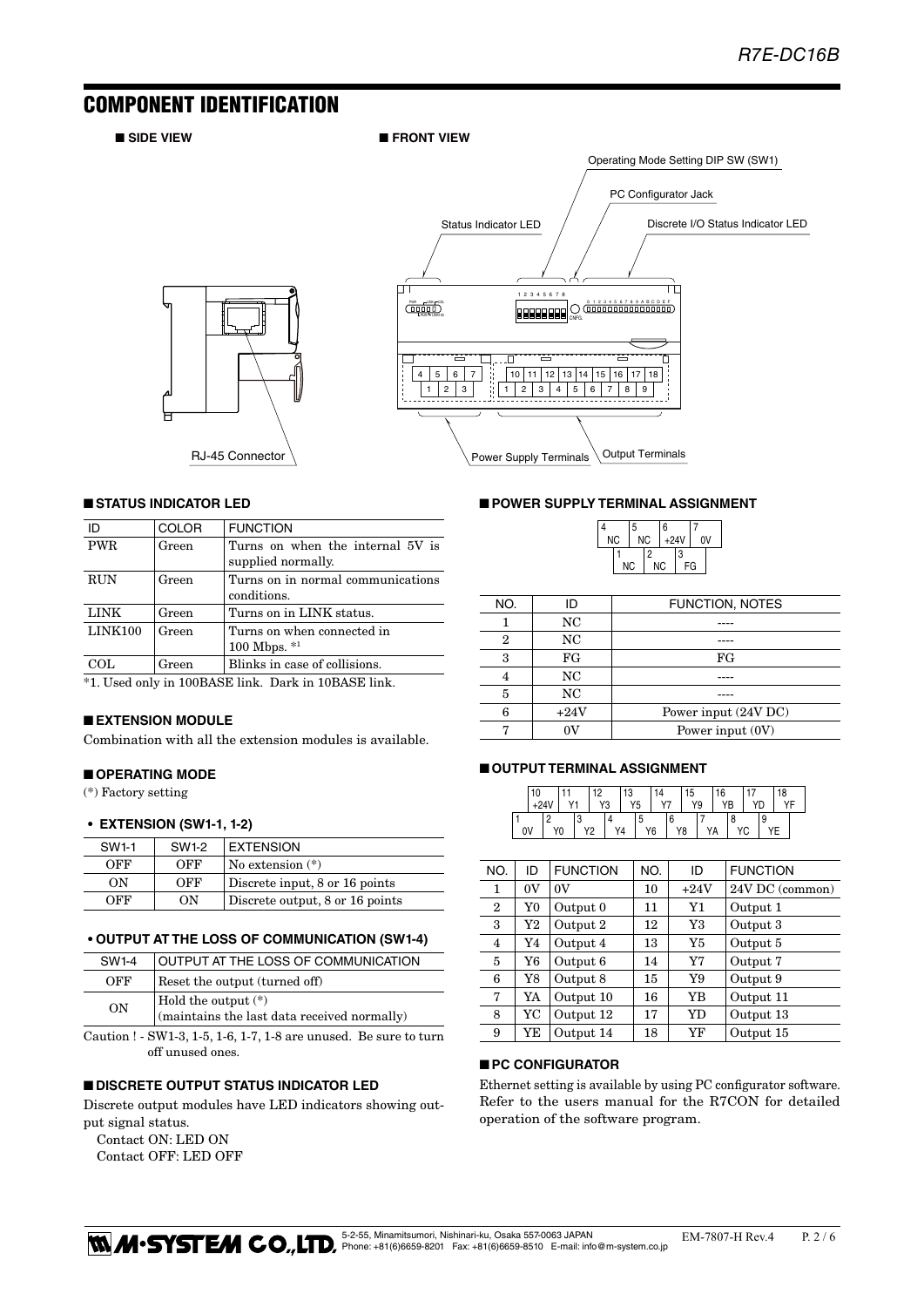### EXTERNAL DIMENSIONS unit: mm (inch)



### CONNECTION DIAGRAM

Connect the unit as in the diagram below. Note: In order to improve EMC performance, bond the FG terminal to ground. Caution: FG terminal is NOT a protective conductor terminal.

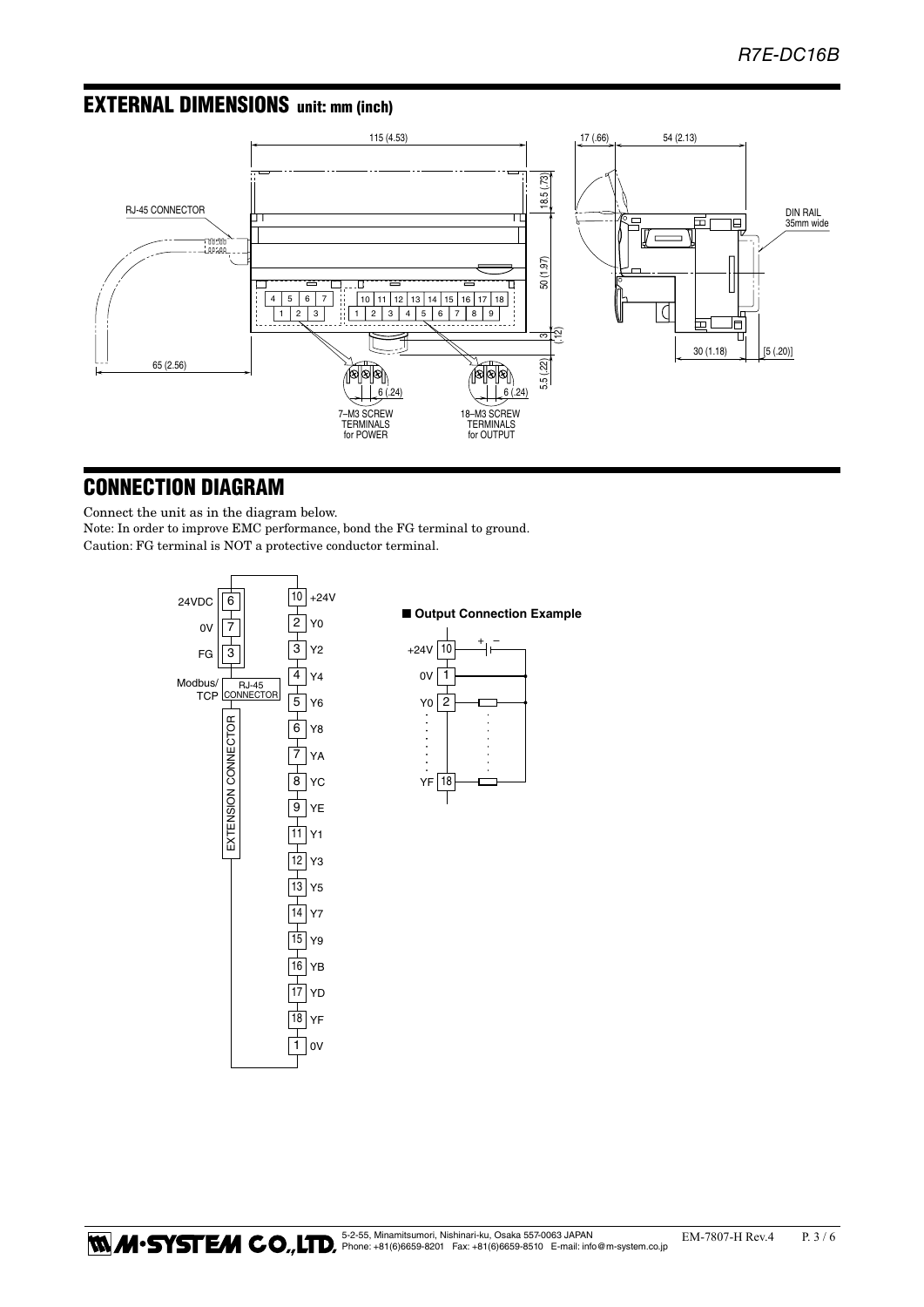### WIRING INSTRUCTIONS

■ **SCREW TERMINAL Torque**: 0.5 N·m

#### ■ **SOLDERLESS TERMINAL mm (inch)**

Refer to the drawing below for recommended ring tongue terminal size. Spade tongue type is also applicable. Solderless terminals with insulation sleeve do not fit. Recommended manufacturer: Japan Solderless Terminal MFG Co.Ltd

Others: 0.25 to 1.65 mm2 (AWG 22 to 16) Recommended manufacturer: Japan Solderless Terminal MFG.Co.Ltd, Nichifu Co.,ltd



### CONFIRMING ETHERNET CONNECTION

#### ■ **IP ADDRESS**

The R7E does not support BootP Table Software. The IP Address and Subnet Mask can be configured using the R7CON Configurator Software.

The Modbus/TCP Port No. is fixed at 502.

#### ■ **CHECK WIRING**

Connect an Ethernet cable to the RJ-45 connector.

#### ■ **CHECK LED**

When wiring is correct, LINK is turned on. When the module is connected in 100 Mbps, LINK100 is blinking.\* \*. For firmware revision V0.20 or later, LINK100 is ON.

#### ■ **CHECK R7E CONNECTION**

Enter "ping command" on the Windows MS-DOS as follows:

```
 C:¥WINDOWS>ping ***.***.***.***
 (***.***.***.***: Enter IP address in decimal.)
 ping ***.***.***.*** with 32 bytes of data:
 Reply from ***.***.***.*** : bytes=32 time<10ms TTL=64
 Reply from ***.***.***.*** : bytes=32 time<10ms TTL=64
 Reply from ***.***.***.*** : bytes=32 time<10ms TTL=64
 Reply from ***.***.***.*** : bytes=32 time<10ms TTL=64
Ping statistics for ***.***.***.***
 Packets:Sent=4,Received=4,Lost=0(0% loss)
```
Replies in case of normal connection are as shown above. If the connection cannot be established normally due to e.g. wrong IP address, other replies such as 'timeout' will be received.

#### ■ **CHECK CONNECTION TO THE APPLICATION SOFTWARE**

#### **Check Point 1: LINK LEDs**

When normal connection with PC, PLC or hub is established, the front LINK and LINK100 (when connected in 100 Mbps) is/are turned on regardless of data sending/receiving status. Check power supply to the switch/hub in case that these LEDs are not on.

#### **Check Point 2: RUN Indicator LED**

A green light turns on at the RUN Indicator LED in normal data sending/receiving with an application.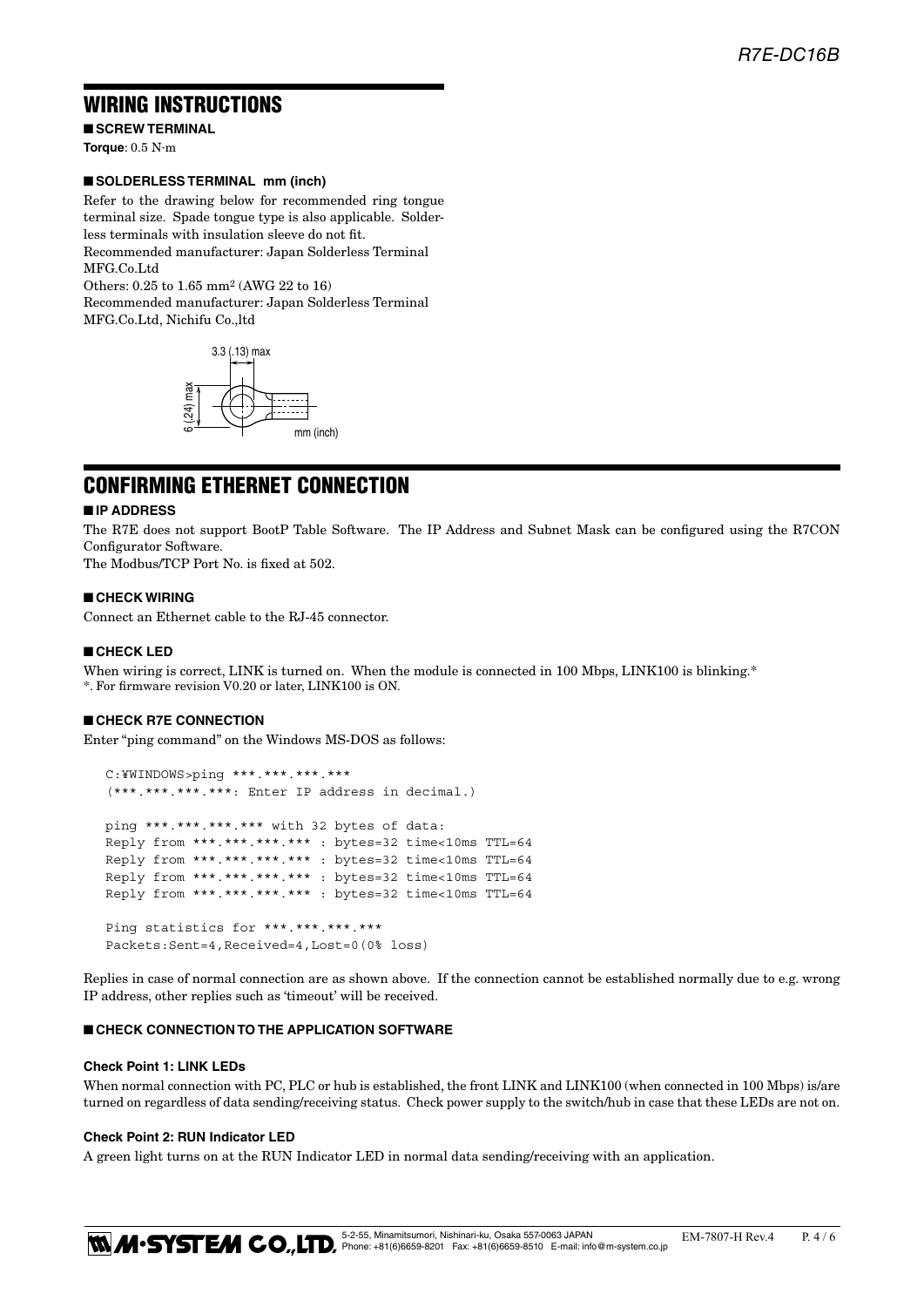## MODBUS FUNCTION CODES & SUPPORTED CODES

### ■ **Data and Control Functions**

| CODE | <b>NAME</b>                      |              |                                                                                |
|------|----------------------------------|--------------|--------------------------------------------------------------------------------|
| 01   | Read Coil Status                 | X            | Digital output from the slave (read/write)                                     |
| 02   | Read Input Status                | X            | Status of digital inputs to the slave (read only)                              |
| 03   | <b>Read Holding Registers</b>    | X            | General purpose register within the slave (read/write)                         |
| 04   | Read Input Registers             | $\mathbf{X}$ | Collected data from the field by the slave (read only)                         |
| 05   | Force Single Coil                | $\mathbf X$  | Digital output from the slave (read/write)                                     |
| 06   | <b>Preset Single Registers</b>   | X            | General purpose register within the slave (read/write)                         |
| 07   | <b>Read Exception Status</b>     |              |                                                                                |
| 08   | Diagnostics                      | X            |                                                                                |
| 09   | Program 484                      |              |                                                                                |
| 10   | Poll 484                         |              |                                                                                |
| 11   | Fetch Comm. Event Counter        | X            | Fetch a status word and an event counter                                       |
| 12   | Fetch Comm. Event Log            | X            | A status word, an event counter, a message count and a field of event<br>bytes |
| 13   | Program Controller               |              |                                                                                |
| 14   | Poll Controller                  |              |                                                                                |
| 15   | Force Multiple Coils             | X            | Digital output from the slave (read/write)                                     |
| 16   | <b>Preset Multiple Registers</b> | X            | General purpose register within the slave (read/write)                         |
| 17   | Report Slave ID                  | $\mathbf X$  | Slave type / 'RUN' status                                                      |
| 18   | Program 884/M84                  |              |                                                                                |
| 19   | Reset Comm. Link                 |              |                                                                                |
| 20   | Read General Reference           |              |                                                                                |
| 21   | Write General Reference          |              |                                                                                |
| 22   | Mask Write 4X Register           |              |                                                                                |
| 23   | Read/Write 4X Register           |              |                                                                                |
| 24   | Read FIFO Queue                  |              |                                                                                |

### ■ **Exception Codes**

| <b>CODE</b> | <b>NAME</b>                 |   |                                              |
|-------------|-----------------------------|---|----------------------------------------------|
| 01          | <b>Illegal Function</b>     | X | Function code is not allowable for the slave |
| 02          | <b>Illegal Data Address</b> | X | Address is not available within the slave    |
| 03          | Illegal Data Value          | X | Data is not valid for the function           |
| 04          | Slave Device Failure        |   |                                              |
| 05          | Acknowledge                 |   |                                              |
| 06          | <b>Slave Device Busy</b>    |   |                                              |
| 07          | Negative Acknowledge        |   |                                              |
| 08          | <b>Memory Parity Error</b>  |   |                                              |

#### ■ **Diagnostic Subfunctions**

| <b>CODE</b> | <b>NAME</b>                  |   |                |
|-------------|------------------------------|---|----------------|
| 01          | Return Query Data            | х | Loop back test |
| 02          | Restart Comm. Option         |   |                |
| 03          | Change ASCII Input Delimiter |   |                |
| 04          | Force Listen Only Mode       |   |                |